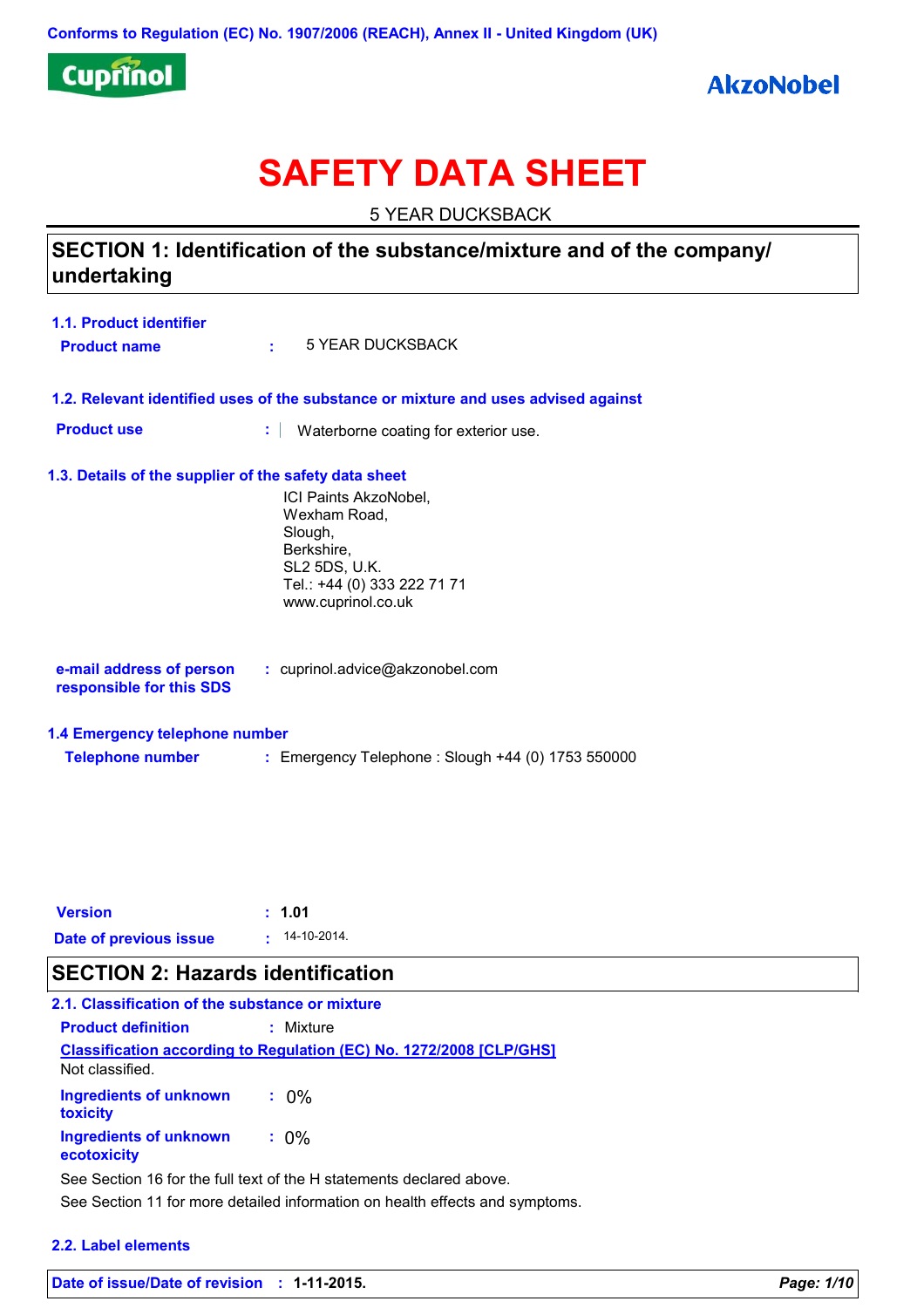# **SECTION 2: Hazards identification**

| <b>Signal word</b>                                                                                                                                              | : No signal word.                                                                                                                                                                         |
|-----------------------------------------------------------------------------------------------------------------------------------------------------------------|-------------------------------------------------------------------------------------------------------------------------------------------------------------------------------------------|
| <b>Hazard statements</b>                                                                                                                                        | : No known significant effects or critical hazards.                                                                                                                                       |
| <b>Precautionary statements</b>                                                                                                                                 |                                                                                                                                                                                           |
| <b>General</b>                                                                                                                                                  | : P102 - Keep out of reach of children.<br>P101 - If medical advice is needed, have product container or label at hand.                                                                   |
| <b>Prevention</b>                                                                                                                                               | : P262 - Do not get in eyes, on skin, or on clothing.                                                                                                                                     |
| <b>Response</b>                                                                                                                                                 | : P312 - Call a POISON CENTER or physician if you feel unwell.                                                                                                                            |
| <b>Storage</b>                                                                                                                                                  | Not applicable.                                                                                                                                                                           |
| <b>Disposal</b>                                                                                                                                                 | : P501 - Dispose of contents and container in accordance with all local, regional,<br>national or international regulations.                                                              |
| <b>Supplemental label</b><br>elements                                                                                                                           | : Contains reaction mass of: 5-chloro-2-methyl-4-isothiazolin-3-one [EC no.<br>247-500-7] and 2-methyl-2H-isothiazol-3-one [EC no. 220-239-6] (3:1). May<br>produce an allergic reaction. |
| <b>Annex XVII - Restrictions</b><br>on the manufacture,<br>placing on the market and<br>use of certain dangerous<br>substances, mixtures and<br><b>articles</b> | : Not applicable.                                                                                                                                                                         |
| <b>Special packaging requirements</b>                                                                                                                           |                                                                                                                                                                                           |
| <b>Containers to be fitted</b><br>with child-resistant<br>fastenings                                                                                            | : Not applicable.                                                                                                                                                                         |
| Tactile warning of danger : Not applicable.                                                                                                                     |                                                                                                                                                                                           |
| 2.3. Other hazards                                                                                                                                              |                                                                                                                                                                                           |
| Other hazards which do<br>not result in classification                                                                                                          | : None known.                                                                                                                                                                             |

# **SECTION 3: Composition/information on ingredients**

#### **3.2 Mixtures :** Mixture

There are no ingredients present which, within the current knowledge of the supplier and in the concentrations applicable, are classified as hazardous to health or the environment, are PBTs, vPvBs or Substances of equivalent concern, or have been assigned a workplace exposure limit and hence require reporting in this section.

# **SECTION 4: First aid measures**

#### **4.1. Description of first aid measures**

| <b>General</b>                    | : In all cases of doubt, or when symptoms persist, seek medical attention. Never give<br>anything by mouth to an unconscious person. If unconscious, place in recovery<br>position and seek medical advice. |
|-----------------------------------|-------------------------------------------------------------------------------------------------------------------------------------------------------------------------------------------------------------|
| <b>Eye contact</b>                | : Check for and remove any contact lenses. Immediately flush eyes with running<br>water for at least 15 minutes, keeping eyelids open. Seek immediate medical<br>attention.                                 |
| <b>Inhalation</b>                 | : Remove to fresh air. Keep person warm and at rest. If not breathing, if breathing is<br>irregular or if respiratory arrest occurs, provide artificial respiration or oxygen by<br>trained personnel.      |
| <b>Skin contact</b>               | : Remove contaminated clothing and shoes. Wash skin thoroughly with soap and<br>water or use recognised skin cleanser. Do NOT use solvents or thinners.                                                     |
| <b>Ingestion</b>                  | : If swallowed, seek medical advice immediately and show the container or label.<br>Keep person warm and at rest. Do NOT induce vomiting.                                                                   |
| <b>Protection of first-aiders</b> | : No action shall be taken involving any personal risk or without suitable training.                                                                                                                        |

#### **4.2. Most important symptoms and effects, both acute and delayed**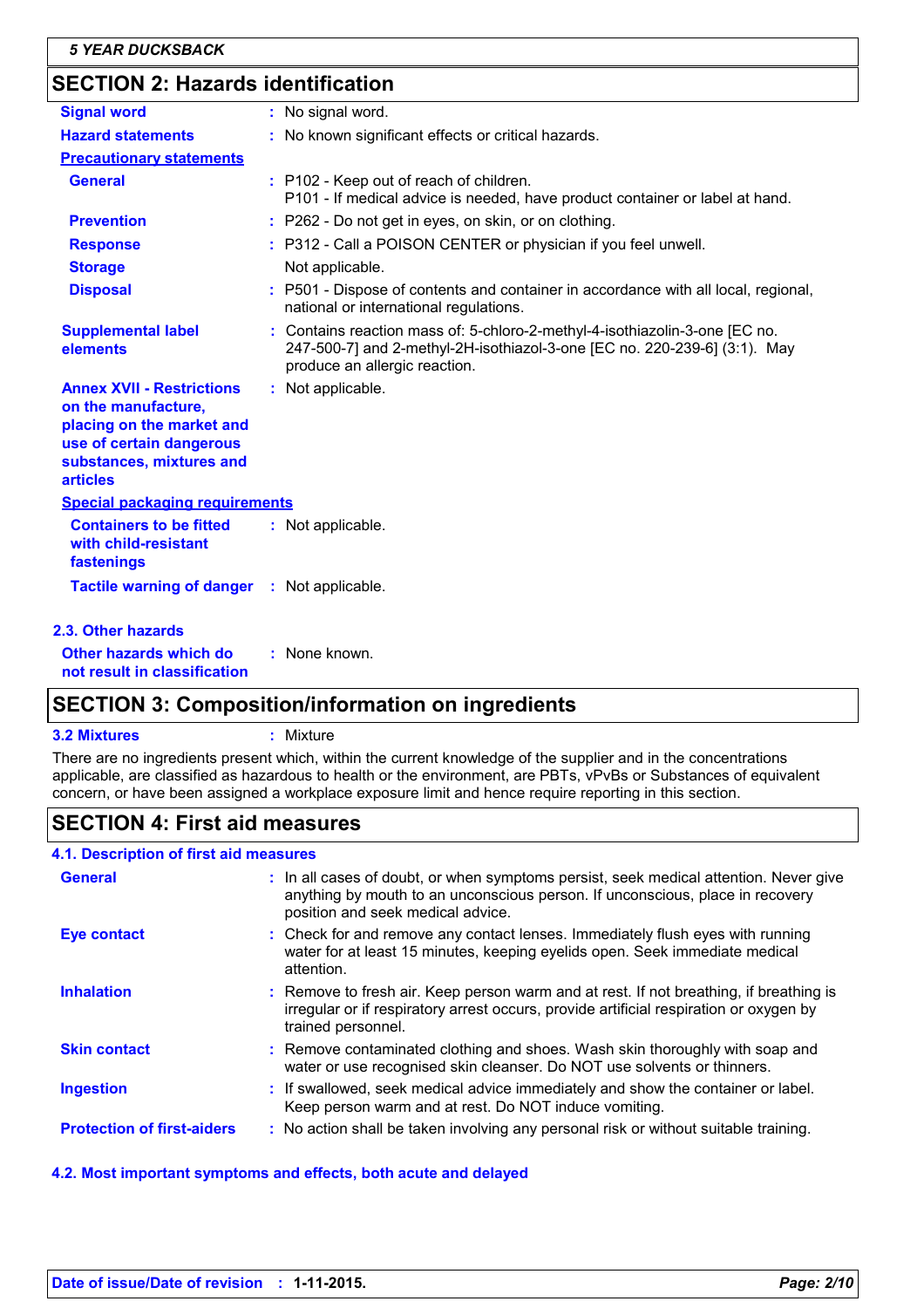# **SECTION 4: First aid measures**

There are no data available on the mixture itself. The mixture is not classified as dangerous according to Directive 1999/45/EC and its amendments.

If splashed in the eyes, the liquid may cause irritation and reversible damage. This takes into account, where known, delayed and immediate effects and also chronic effects of components from short-term and long-term exposure by oral, inhalation and dermal routes of exposure and eye contact.

#### **4.3. Indication of any immediate medical attention and special treatment needed**

| <b>Notes to physician</b>  | : Treat symptomatically. Contact poison treatment specialist immediately if large<br>quantities have been ingested or inhaled. |
|----------------------------|--------------------------------------------------------------------------------------------------------------------------------|
| <b>Specific treatments</b> | : No specific treatment.                                                                                                       |

See toxicological information (Section 11)

| <b>SECTION 5: Firefighting measures</b>                |                                                                                                                              |  |
|--------------------------------------------------------|------------------------------------------------------------------------------------------------------------------------------|--|
| 5.1. Extinguishing media                               |                                                                                                                              |  |
| <b>Suitable extinguishing</b><br>media                 | : Recommended: alcohol-resistant foam, $CO2$ , powders, water spray.                                                         |  |
| <b>Unsuitable extinguishing</b><br>media               | : Do not use water jet.                                                                                                      |  |
|                                                        | 5.2. Special hazards arising from the substance or mixture                                                                   |  |
| <b>Hazards from the</b><br>substance or mixture        | : Fire will produce dense black smoke. Exposure to decomposition products may<br>cause a health hazard.                      |  |
| <b>Hazardous thermal</b><br>decomposition products     | : Decomposition products may include the following materials: carbon monoxide,<br>carbon dioxide, smoke, oxides of nitrogen. |  |
| 5.3. Advice for firefighters                           |                                                                                                                              |  |
| <b>Special protective actions</b><br>for fire-fighters | : Cool closed containers exposed to fire with water. Do not release runoff from fire to<br>drains or watercourses.           |  |
| <b>Special protective</b>                              | : Appropriate breathing apparatus may be required.                                                                           |  |

# **equipment for fire-fighters**

# **SECTION 6: Accidental release measures**

|                                                                 | 6.1. Personal precautions, protective equipment and emergency procedures                                                                                                                                                                                                           |
|-----------------------------------------------------------------|------------------------------------------------------------------------------------------------------------------------------------------------------------------------------------------------------------------------------------------------------------------------------------|
| For non-emergency<br>personnel                                  | : Avoid breathing vapour or mist. Refer to protective measures listed in sections 7<br>and $8.$                                                                                                                                                                                    |
| For emergency responders                                        | : If specialised clothing is required to deal with the spillage, take note of any<br>information in Section 8 on suitable and unsuitable materials. See also the<br>information in "For non-emergency personnel".                                                                  |
| <b>6.2. Environmental</b><br>precautions                        | : Do not allow to enter drains or watercourses. If the product contaminates lakes,<br>rivers, or sewers, inform the appropriate authorities in accordance with local<br>regulations.                                                                                               |
| 6.3. Methods and material<br>for containment and<br>cleaning up | : Contain and collect spillage with non-combustible, absorbent material e.g. sand,<br>earth, vermiculite or diatomaceous earth and place in container for disposal<br>according to local regulations (see Section 13). Preferably clean with a detergent.<br>Avoid using solvents. |
| 6.4. Reference to other<br><b>sections</b>                      | : See Section 1 for emergency contact information.<br>See Section 8 for information on appropriate personal protective equipment.<br>See Section 13 for additional waste treatment information.                                                                                    |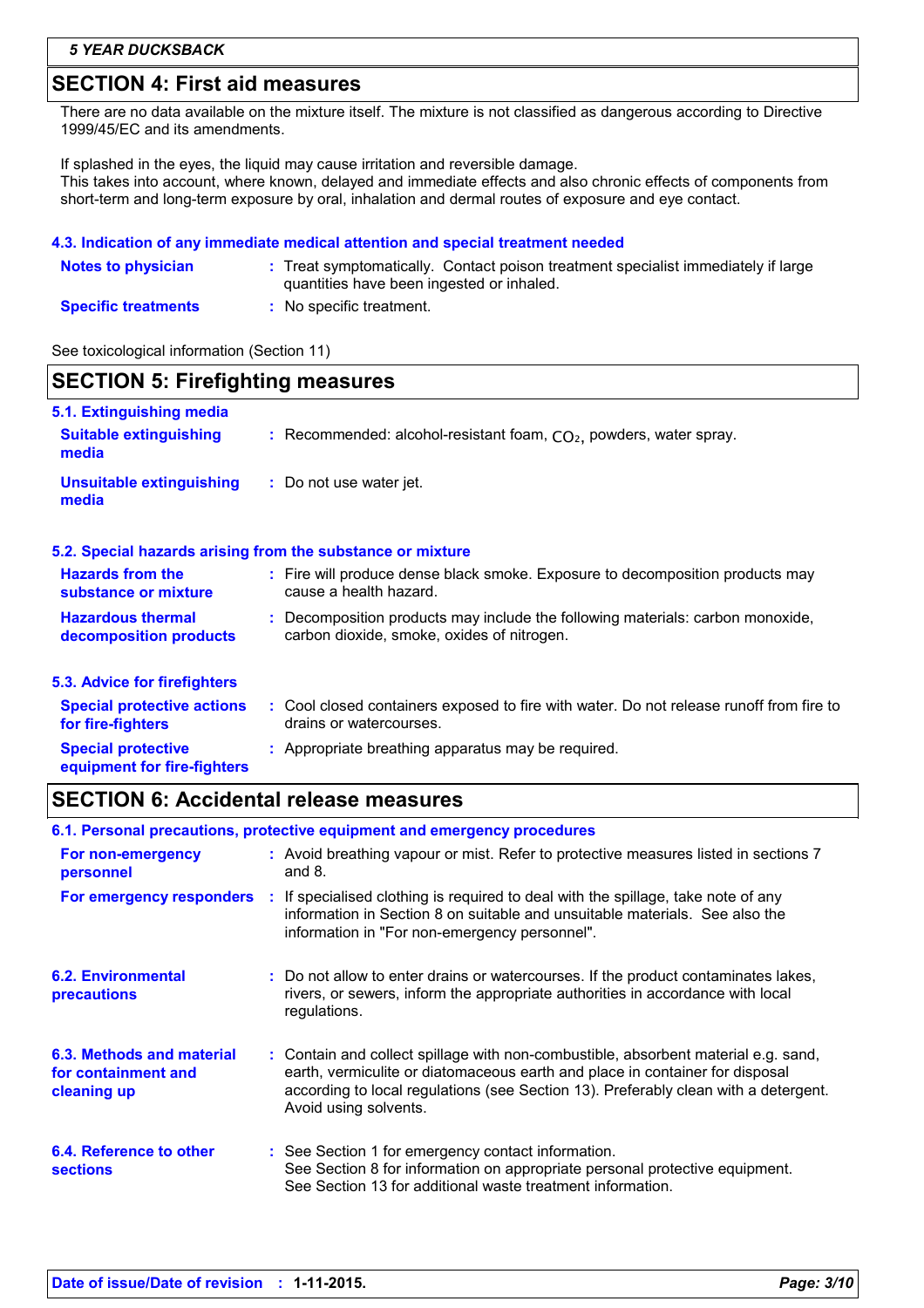# **SECTION 7: Handling and storage**

The information in this section contains generic advice and guidance. The list of Identified Uses in Section 1 should be consulted for any available use-specific information provided in the Exposure Scenario(s).

| handling                                                                             | Put on appropriate personal protective equipment (see Section 8).<br>Never use pressure to empty. Container is not a pressure vessel.<br>Always keep in containers made from the same material as the original one.<br>Comply with the health and safety at work laws.<br>Do not allow to enter drains or watercourses.                                                                                                     |
|--------------------------------------------------------------------------------------|-----------------------------------------------------------------------------------------------------------------------------------------------------------------------------------------------------------------------------------------------------------------------------------------------------------------------------------------------------------------------------------------------------------------------------|
| <b>7.2 Conditions for safe</b><br>storage, including any<br><i>incompatibilities</i> | : Store in accordance with local regulations.<br>Notes on joint storage<br>Keep away from: oxidising agents, strong alkalis, strong acids.<br>Additional information on storage conditions<br>Store in a dry, cool and well-ventilated area. Keep container tightly closed.<br>No smoking. Prevent unauthorised access. Containers that have been opened must<br>be carefully resealed and kept upright to prevent leakage. |

#### **7.2 Conditions for safe storage, including any incompatibilities**

| 7.3 Specific end use(s)           |                  |
|-----------------------------------|------------------|
| <b>Recommendations</b>            | : Not available. |
| <b>Industrial sector specific</b> | : Not available. |
| <b>solutions</b>                  |                  |

# **SECTION 8: Exposure controls/personal protection**

The information in this section contains generic advice and guidance. Information is provided based on typical anticipated uses of the product. Additional measures might be required for bulk handling or other uses that could significantly increase worker or exposure or environmental releases.

#### **8.1 Control parameters**

#### **Occupational exposure limits**

No exposure limit value known.

| <b>Recommended monitoring</b><br><b>procedures</b> | : If this product contains ingredients with exposure limits, personal, workplace<br>atmosphere or biological monitoring may be required to determine the                                                                                    |
|----------------------------------------------------|---------------------------------------------------------------------------------------------------------------------------------------------------------------------------------------------------------------------------------------------|
|                                                    | effectiveness of the ventilation or other control measures and/or the necessity to<br>use respiratory protective equipment. Reference should be made to monitoring<br>standards, such as the following: European Standard EN 689 (Workplace |
|                                                    | atmospheres - Guidance for the assessment of exposure by inhalation to<br>chemical agents for comparison with limit values and measurement strategy)                                                                                        |
|                                                    | European Standard EN 14042 (Workplace atmospheres - Guide for the<br>application and use of procedures for the assessment of exposure to chemical                                                                                           |
|                                                    | and biological agents) European Standard EN 482 (Workplace atmospheres -<br>General requirements for the performance of procedures for the measurement of<br>chemical agents) Reference to national guidance documents for methods for the  |
|                                                    | determination of hazardous substances will also be required.                                                                                                                                                                                |

#### **DNELs/DMELs**

No DNELs/DMELs available.

#### **PNECs**

No PNECs available

#### **8.2 Exposure controls**

#### **Appropriate engineering controls**

Provide adequate ventilation. Where reasonably practicable, this should be **:** achieved by the use of local exhaust ventilation and good general extraction.

**Individual protection measures**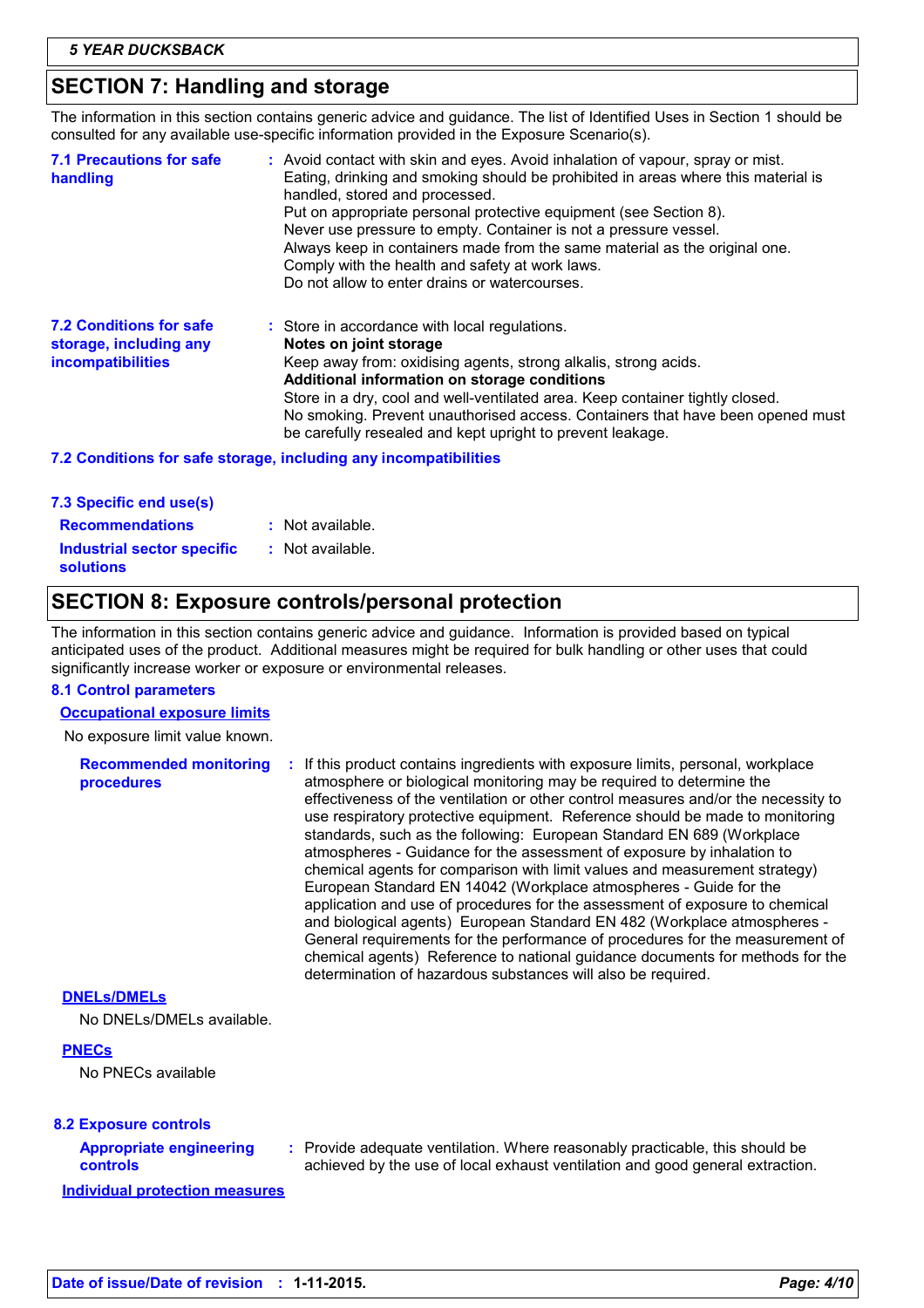# **SECTION 8: Exposure controls/personal protection**

| <b>Hygiene measures</b>                                                                                                                                                                                                              | : Wash hands, forearms and face thoroughly after handling chemical products,<br>before eating, smoking and using the lavatory and at the end of the working<br>period. Appropriate techniques should be used to remove potentially<br>contaminated clothing. Wash contaminated clothing before reusing. Ensure that<br>eyewash stations and safety showers are close to the workstation location. |
|--------------------------------------------------------------------------------------------------------------------------------------------------------------------------------------------------------------------------------------|---------------------------------------------------------------------------------------------------------------------------------------------------------------------------------------------------------------------------------------------------------------------------------------------------------------------------------------------------------------------------------------------------|
| <b>Eye/face protection</b>                                                                                                                                                                                                           | : Use safety eyewear designed to protect against splash of liquids.                                                                                                                                                                                                                                                                                                                               |
| <b>Contact and a second contact of the contact of the contact of the contact of the contact of the contact of the contact of the contact of the contact of the contact of the contact of the contact of the contact of the conta</b> |                                                                                                                                                                                                                                                                                                                                                                                                   |

#### **Skin protection**

#### **Hand protection**

There is no one glove material or combination of materials that will give unlimited resistance to any individual or combination of chemicals.

The breakthrough time must be greater than the end use time of the product.

The instructions and information provided by the glove manufacturer on use, storage, maintenance and replacement must be followed.

Gloves should be replaced regularly and if there is any sign of damage to the glove material.

Always ensure that gloves are free from defects and that they are stored and used correctly.

The performance or effectiveness of the glove may be reduced by physical/chemical damage and poor maintenance.

Barrier creams may help to protect the exposed areas of the skin but should not be applied once exposure has occurred.

| <b>Gloves</b>                 | : For prolonged or repeated contact use protective gloves. Barrier creams may help<br>to protect the exposed areas of skin, they should however not be applied once<br>exposure has occurred. Skin should be washed after contact.                                                                                                                                                                                                                               |
|-------------------------------|------------------------------------------------------------------------------------------------------------------------------------------------------------------------------------------------------------------------------------------------------------------------------------------------------------------------------------------------------------------------------------------------------------------------------------------------------------------|
|                               | Use chemical resistant gloves classified under Standard EN 374: Protective<br>gloves against chemicals and micro-organisms. Recommended gloves: Viton® or<br><b>Nitrile</b><br>Breakthrough Time: 480 min                                                                                                                                                                                                                                                        |
|                               | When prolonged or frequently repeated contact may occur, a glove with a<br>protection class of 6 (breakthrough time greater than 480 minutes according to<br>EN 374) is recommended. When only brief contact is expected, a glove with a<br>protection class of 2 or higher (breakthrough time greater than 30 minutes<br>according to EN 374) is recommended.                                                                                                   |
|                               | NOTICE: The selection of a specific glove for a particular application and duration<br>of use in a workplace should also take into account all relevant workplace factors<br>such as, but not limited to: Other chemicals which may be handled, physical<br>requirements (cut/puncture protection, dexterity, thermal protection), potential<br>body reactions to glove materials, as well as the instructions/specifications<br>provided by the glove supplier. |
|                               | The user must check that the final choice of type of glove selected for handling<br>this product is the most appropriate and takes into account the particular<br>conditions of use, as included in the user's risk assessment.                                                                                                                                                                                                                                  |
|                               |                                                                                                                                                                                                                                                                                                                                                                                                                                                                  |
| <b>Body protection</b>        | : Not applicable.                                                                                                                                                                                                                                                                                                                                                                                                                                                |
| <b>Other skin protection</b>  | : Appropriate footwear and any additional skin protection measures should be<br>selected based on the task being performed and the risks involved and should be<br>approved by a specialist before handling this product.                                                                                                                                                                                                                                        |
| <b>Respiratory protection</b> | : Usually no respiratory protection required.                                                                                                                                                                                                                                                                                                                                                                                                                    |

Respiratory protection in case of dust or spray mist formation. (particle filter EN143 type P2). Respiratory protection in case of vapour formation. (half mask with combination filter A2-P2 till concentrations of 0,5 Vol%.).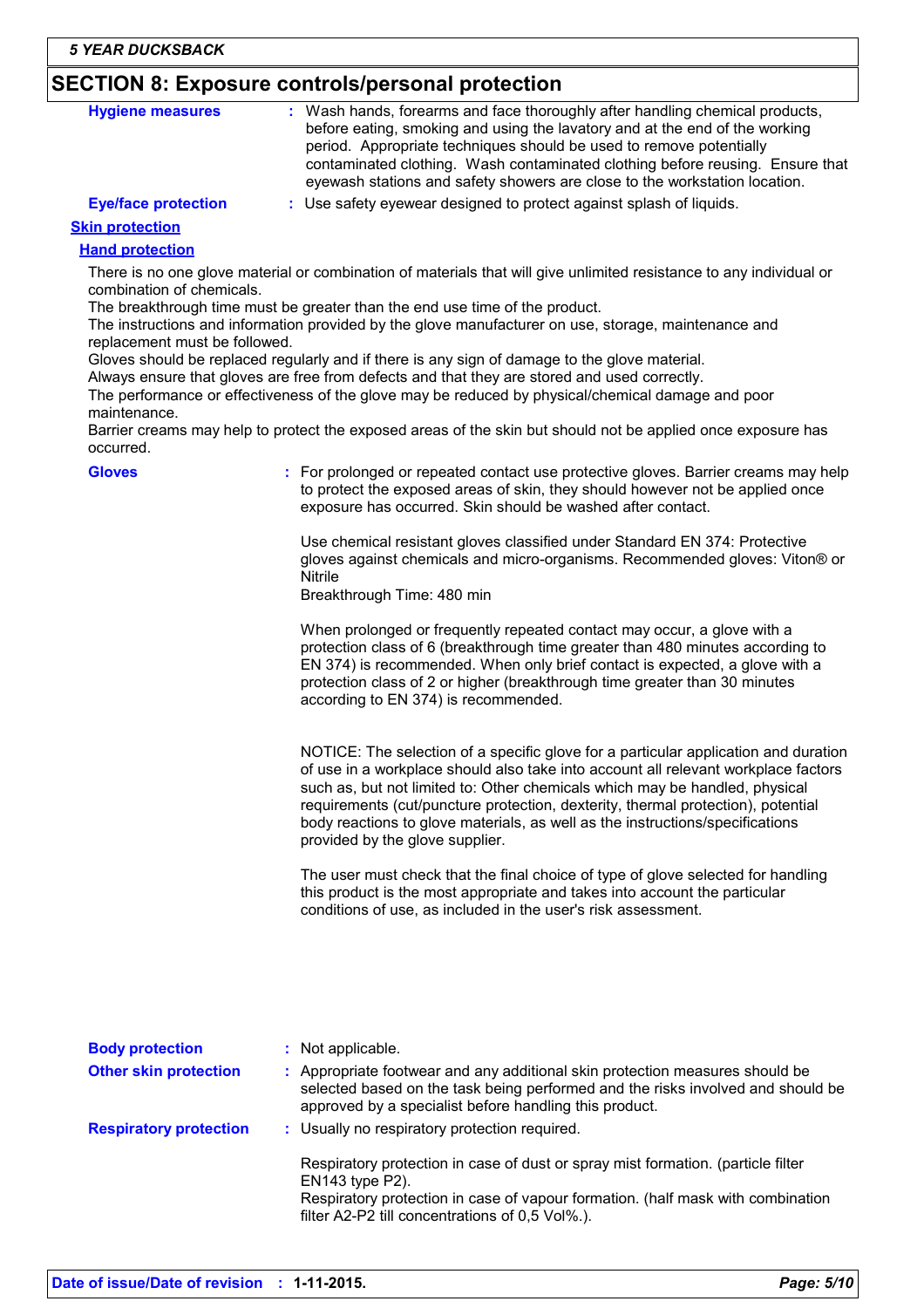# **SECTION 8: Exposure controls/personal protection**

**Environmental exposure :** Do not allow to enter drains or watercourses. **controls**

# **SECTION 9: Physical and chemical properties**

#### **9.1. Information on basic physical and chemical properties**

| <b>Appearance</b>                                                 |    |                                                        |
|-------------------------------------------------------------------|----|--------------------------------------------------------|
| <b>Physical state</b>                                             |    | $:$ Liquid.                                            |
| <b>Colour</b>                                                     |    | $:$ Not available.                                     |
| <b>Odour</b>                                                      |    | $:$ Not available.                                     |
| <b>Odour threshold</b>                                            | t. | Not available.                                         |
| рH                                                                |    | : Not available.                                       |
| <b>Melting point/freezing point</b>                               |    | $:$ Not available.                                     |
| Initial boiling point and boiling<br>range                        |    | $: 100^{\circ}$ C                                      |
| <b>Flash point</b>                                                |    | : Not applicable.                                      |
| <b>Evaporation rate</b>                                           |    | $:$ Not available.                                     |
| <b>Upper/lower flammability or</b><br>explosive limits            |    | $:$ Not available.                                     |
| <b>Vapour pressure</b>                                            |    | $:$ Not available.                                     |
| <b>Vapour density</b>                                             |    | : Not available.                                       |
| <b>Relative density</b>                                           |    | : 1,021                                                |
| <b>Solubility(ies)</b>                                            | ÷. | Easily soluble in the following materials: cold water. |
| <b>Solubility in water</b>                                        |    | : Not available.                                       |
| <b>Partition coefficient: n-octanol/: Not available.</b><br>water |    |                                                        |
| <b>Auto-ignition temperature</b>                                  |    | : Not available.                                       |
| <b>Decomposition temperature</b>                                  |    | : Not available.                                       |
| <b>Viscosity</b>                                                  |    | Kinematic (room temperature): 1,86 cm <sup>2</sup> /s  |
| <b>Explosive properties</b>                                       |    | : Not available.                                       |
| <b>Oxidising properties</b>                                       |    | : Not available.                                       |
| 9.2. Other information                                            |    |                                                        |

No additional information.

# **SECTION 10: Stability and reactivity**

| <b>10.1. Reactivity</b>                     | : No specific test data related to reactivity available for this product or its ingredients.                                        |
|---------------------------------------------|-------------------------------------------------------------------------------------------------------------------------------------|
| <b>10.2. Chemical stability</b>             | : Stable under recommended storage and handling conditions (see Section 7).                                                         |
| 10.3. Possibility of<br>hazardous reactions | : Under normal conditions of storage and use, hazardous reactions will not occur.                                                   |
| 10.4. Conditions to avoid                   | : When exposed to high temperatures may produce hazardous decomposition<br>products.                                                |
| 10.5. Incompatible materials                | : Keep away from the following materials to prevent strong exothermic reactions:<br>oxidising agents, strong alkalis, strong acids. |
| 10.6. Hazardous<br>decomposition products   | : Under normal conditions of storage and use, hazardous decomposition products<br>should not be produced.                           |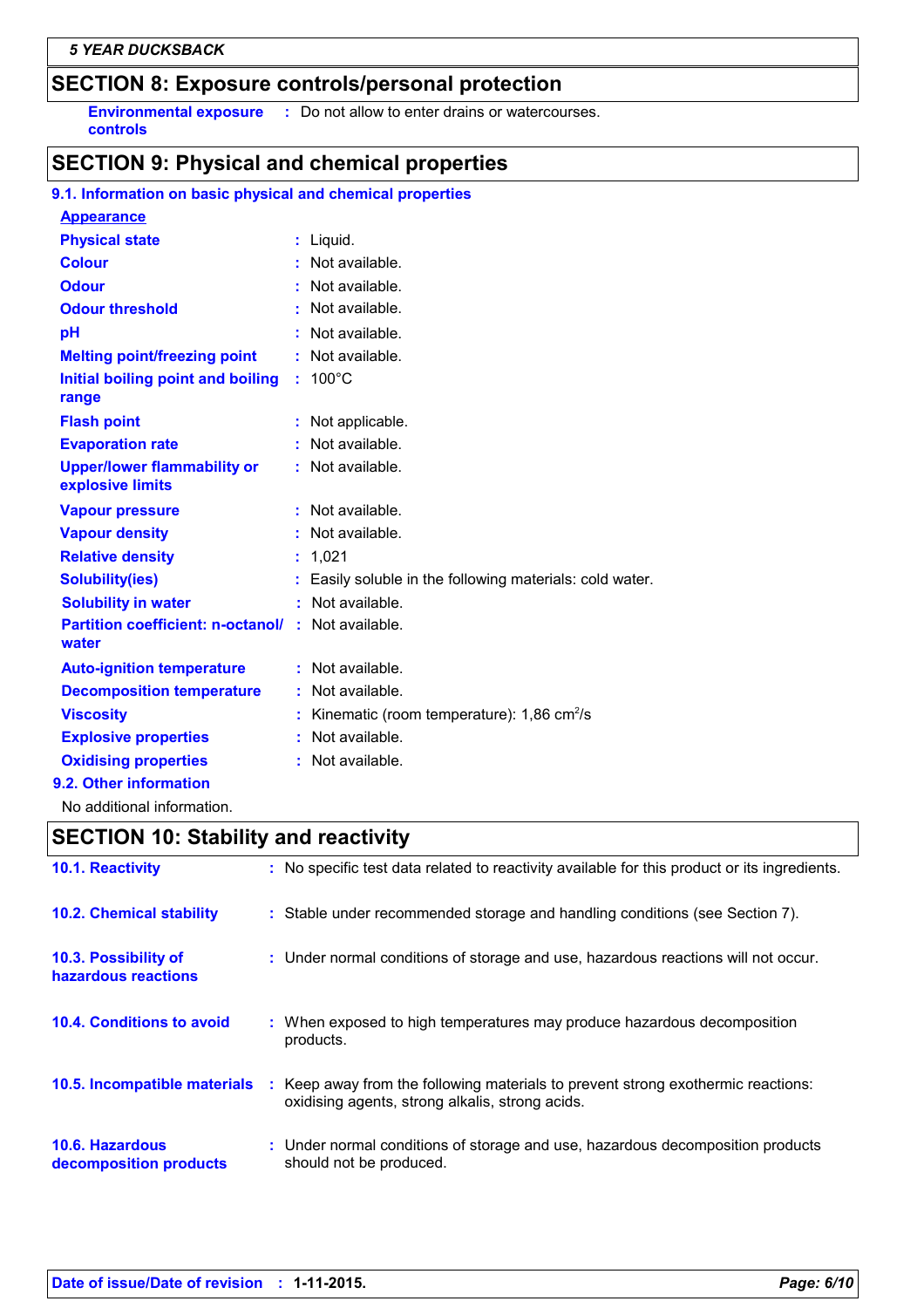# **SECTION 11: Toxicological information**

#### **11.1. Information on toxicological effects**

There are no data available on the mixture itself. The mixture is not classified as dangerous according to Directive 1999/45/EC and its amendments.

If splashed in the eyes, the liquid may cause irritation and reversible damage. This takes into account, where known, delayed and immediate effects and also chronic effects of components from short-term and long-term exposure by oral, inhalation and dermal routes of exposure and eye contact.

| <u>Acute toxicity</u>                                     |                  |
|-----------------------------------------------------------|------------------|
| <b>Conclusion/Summary</b>                                 | : Not available. |
| <b>Acute toxicity estimates</b>                           |                  |
| Not available.                                            |                  |
| <b>Irritation/Corrosion</b>                               |                  |
| <b>Conclusion/Summary</b>                                 | : Not available. |
| <u>Sensitisation</u>                                      |                  |
| <b>Conclusion/Summary</b>                                 | : Not available. |
| <b>Mutagenicity</b>                                       |                  |
| <b>Conclusion/Summary</b>                                 | : Not available. |
| <b>Carcinogenicity</b>                                    |                  |
| <b>Conclusion/Summary</b>                                 | : Not available. |
| <b>Reproductive toxicity</b>                              |                  |
| <b>Conclusion/Summary</b>                                 | : Not available. |
| <b>Teratogenicity</b>                                     |                  |
| <b>Conclusion/Summary</b>                                 | : Not available. |
| <b>Specific target organ toxicity (single exposure)</b>   |                  |
| Not available.                                            |                  |
| <b>Specific target organ toxicity (repeated exposure)</b> |                  |
| Not available.                                            |                  |

#### **Aspiration hazard**

Not available.

#### **Other information :**

: Not available.

### **SECTION 12: Ecological information**

#### **12.1. Toxicity**

There are no data available on the mixture itself. Do not allow to enter drains or watercourses.

The mixture has been assessed following the conventional method of the Dangerous Preparations Directive 1999/45/EC and is not classified as dangerous for the environment.

**Conclusion/Summary :** Not available.

| Date of issue/Date of revision : 1-11-2015.             |                                                       | Page: 7/10 |
|---------------------------------------------------------|-------------------------------------------------------|------------|
| <b>vPvB</b>                                             | : Not applicable.                                     |            |
|                                                         | P: Not available, B: Not available, T: Not available. |            |
| <b>PBT</b>                                              | : Not applicable.                                     |            |
| 12.5. Results of PBT and vPvB assessment                |                                                       |            |
| <b>Mobility</b>                                         | $:$ Not available.                                    |            |
| <b>Soil/water partition</b><br><b>coefficient (Koc)</b> | : Not available.                                      |            |
| 12.4. Mobility in soil                                  |                                                       |            |
| 12.3. Bioaccumulative potential                         |                                                       |            |
| <b>Conclusion/Summary</b>                               | : Not available.                                      |            |
| 12.2. Persistence and degradability                     |                                                       |            |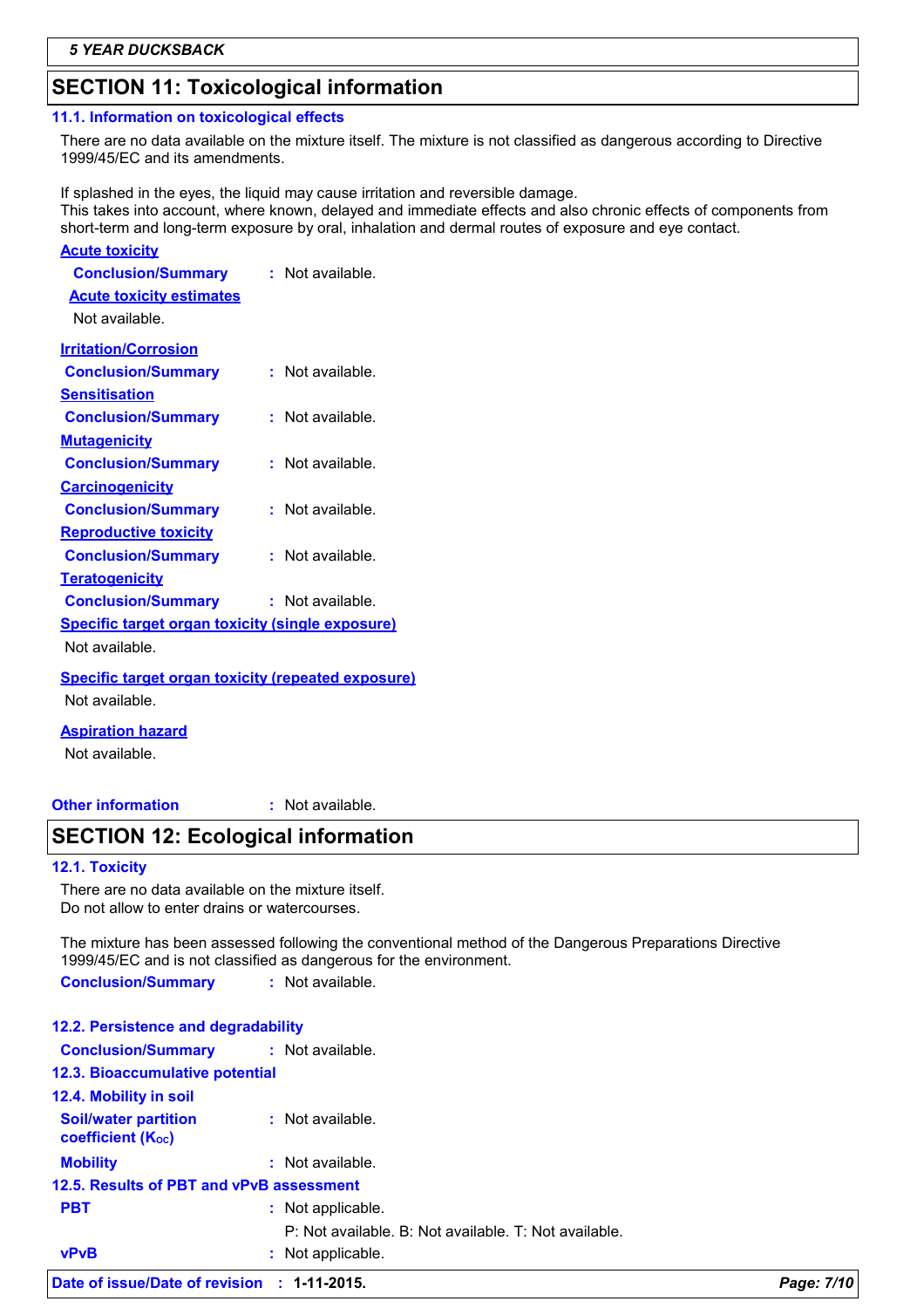# **SECTION 12: Ecological information**

vP: Not available. vB: Not available.

**12.6. Other adverse effects** : No known significant effects or critical hazards.

# **SECTION 13: Disposal considerations**

The information in this section contains generic advice and guidance. The list of Identified Uses in Section 1 should be consulted for any available use-specific information provided in the Exposure Scenario(s).

#### **13.1 Waste treatment methods**

| <b>Product</b>                 |                                                                                                                                                                                                                                                                                                                                                                                                                                                                                                                                                          |
|--------------------------------|----------------------------------------------------------------------------------------------------------------------------------------------------------------------------------------------------------------------------------------------------------------------------------------------------------------------------------------------------------------------------------------------------------------------------------------------------------------------------------------------------------------------------------------------------------|
| <b>Methods of disposal</b>     | The generation of waste should be avoided or minimised wherever possible.<br>÷.<br>Disposal of this product, solutions and any by-products should at all times comply<br>with the requirements of environmental protection and waste disposal legislation<br>and any regional local authority requirements. Dispose of surplus and non-<br>recyclable products via a licensed waste disposal contractor. Waste should not be<br>disposed of untreated to the sewer unless fully compliant with the requirements of<br>all authorities with jurisdiction. |
| <b>Hazardous waste</b>         | Within the present knowledge of the supplier, this product is not regarded as<br>hazardous waste, as defined by EU Directive 91/689/EEC.                                                                                                                                                                                                                                                                                                                                                                                                                 |
| <b>Disposal considerations</b> | Do not allow to enter drains or watercourses.<br>Dispose of according to all federal, state and local applicable regulations.<br>If this product is mixed with other wastes, the original waste product code may no<br>longer apply and the appropriate code should be assigned.<br>For further information, contact your local waste authority.                                                                                                                                                                                                         |
| <b>Packaging</b>               |                                                                                                                                                                                                                                                                                                                                                                                                                                                                                                                                                          |
| <b>Methods of disposal</b>     | The generation of waste should be avoided or minimised wherever possible. Waste<br>packaging should be recycled. Incineration or landfill should only be considered<br>when recycling is not feasible.                                                                                                                                                                                                                                                                                                                                                   |
| <b>Disposal considerations</b> | Using information provided in this safety data sheet, advice should be obtained from<br>the relevant waste authority on the classification of empty containers.<br>Empty containers must be scrapped or reconditioned.<br>Dispose of containers contaminated by the product in accordance with local or<br>national legal provisions.                                                                                                                                                                                                                    |
| <b>Special precautions</b>     | This material and its container must be disposed of in a safe way. Empty containers<br>÷.<br>or liners may retain some product residues. Avoid dispersal of spilt material and<br>runoff and contact with soil, waterways, drains and sewers.                                                                                                                                                                                                                                                                                                            |

# **SECTION 14: Transport information**

# **Information pertaining to IATA and ADN is considered not relevant since the material is not packaged in the correct approved packaging required of these methods of transport.**

|                                                           | <b>ADR</b>               | <b>IMDG</b>              |
|-----------------------------------------------------------|--------------------------|--------------------------|
| 14.1 UN number                                            | Not regulated.           | Not regulated.           |
| 14.2 UN proper<br>shipping name                           | $\overline{\phantom{a}}$ |                          |
| <b>14.3 Transport</b><br>hazard class(es)<br><b>Class</b> |                          |                          |
| <b>Subsidiary class</b>                                   |                          |                          |
| <b>14.4 Packing group</b>                                 | -                        | $\overline{\phantom{a}}$ |
| 14.5<br><b>Environmental</b><br>hazards                   |                          |                          |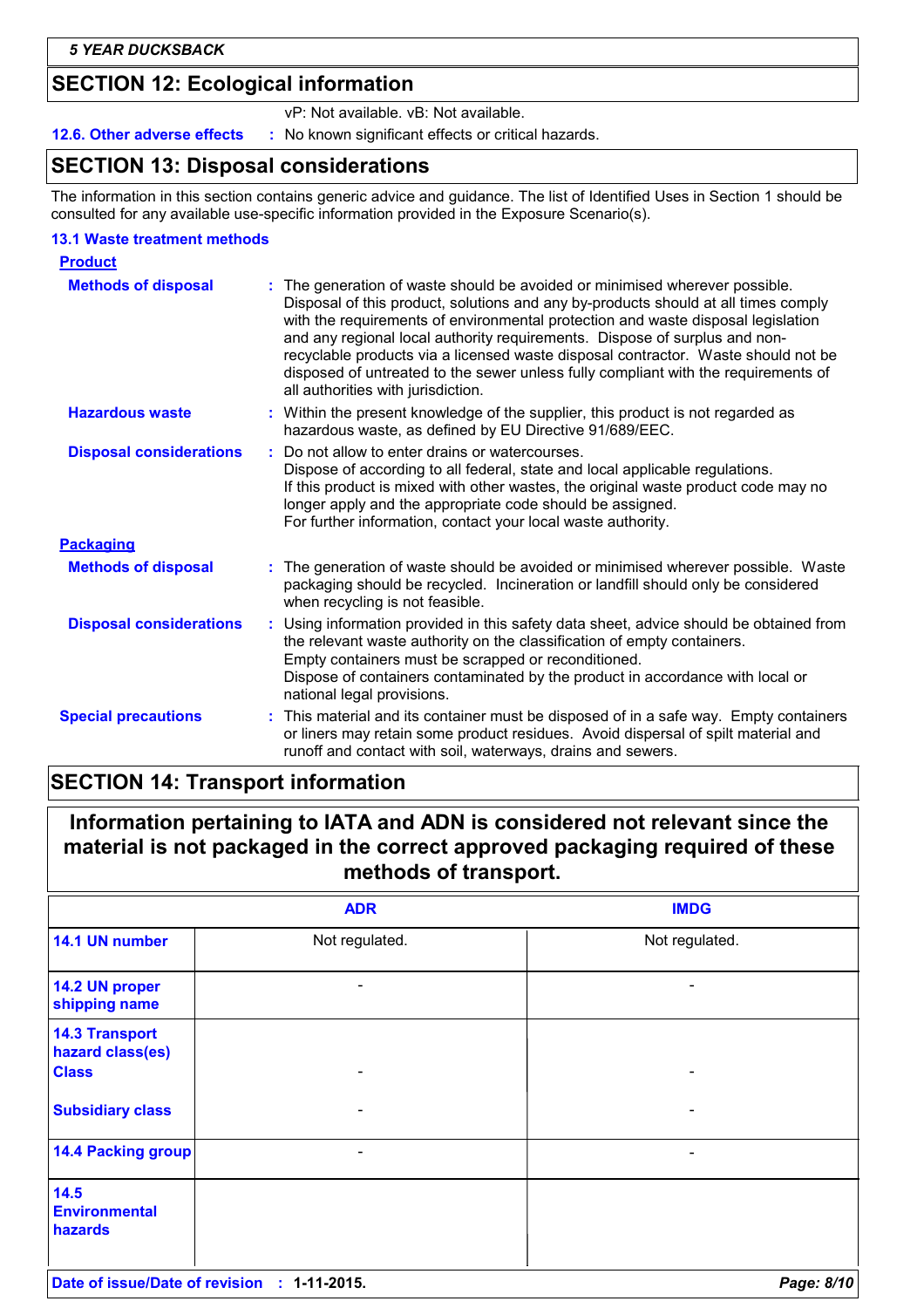| <b>5 YEAR DUCKSBACK</b> |
|-------------------------|
|-------------------------|

# **Information pertaining to IATA and ADN is considered not relevant since the material is not packaged in the correct approved packaging required of these methods of transport.**

| <b>Marine pollutant</b>                                                                                                   | No.                                                                                                                                                                                                                    | No.             |  |  |
|---------------------------------------------------------------------------------------------------------------------------|------------------------------------------------------------------------------------------------------------------------------------------------------------------------------------------------------------------------|-----------------|--|--|
| <b>Marine pollutant</b><br>substances                                                                                     |                                                                                                                                                                                                                        | Not available.  |  |  |
| <b>14.6 Special</b><br>precautions for<br><b>user</b>                                                                     | Transport within user's premises: always<br>transport in closed containers that are upright<br>and secure. Ensure that persons transporting<br>the product know what to do in the event of an<br>accident or spillage. |                 |  |  |
| <b>HI/Kemler number</b>                                                                                                   | Not available.                                                                                                                                                                                                         |                 |  |  |
| <b>Emergency</b><br>schedules (EmS)                                                                                       |                                                                                                                                                                                                                        | Not applicable. |  |  |
| <b>14.7 Transport in bulk</b><br>: Not applicable.<br>according to Annex II of<br>MARPOL 73/78 and the IBC<br><b>Code</b> |                                                                                                                                                                                                                        |                 |  |  |
| <b>Additional</b><br>information                                                                                          |                                                                                                                                                                                                                        |                 |  |  |

# **SECTION 15: Regulatory information**

**15.1 Safety, health and environmental regulations/legislation specific for the substance or mixture**

#### **EU Regulation (EC) No. 1907/2006 (REACH)**

#### **Annex XIV - List of substances subject to authorisation**

#### **Annex XIV**

None of the components are listed.

**Substances of very high concern**

None of the components are listed, or the component present is below its threshold.

#### **Annex XVII - Restrictions : Not applicable.**

**on the manufacture, placing on the market and use of certain dangerous substances, mixtures and articles**

#### **Other EU regulations**

- **VOC :** Not available.
- 
- 
- **Europe inventory :** At least one component is not listed.
- **Seveso II Directive**

This product is not controlled under the Seveso II Directive.

#### **International regulations**

**Chemical Weapon Convention List Schedules I, II & III Chemicals** Not listed.

**Montreal Protocol (Annexes A, B, C, E)**

#### Not listed.

**Stockholm Convention on Persistent Organic Pollutants** Not listed.

**Rotterdam Convention on Prior Inform Consent (PIC)**